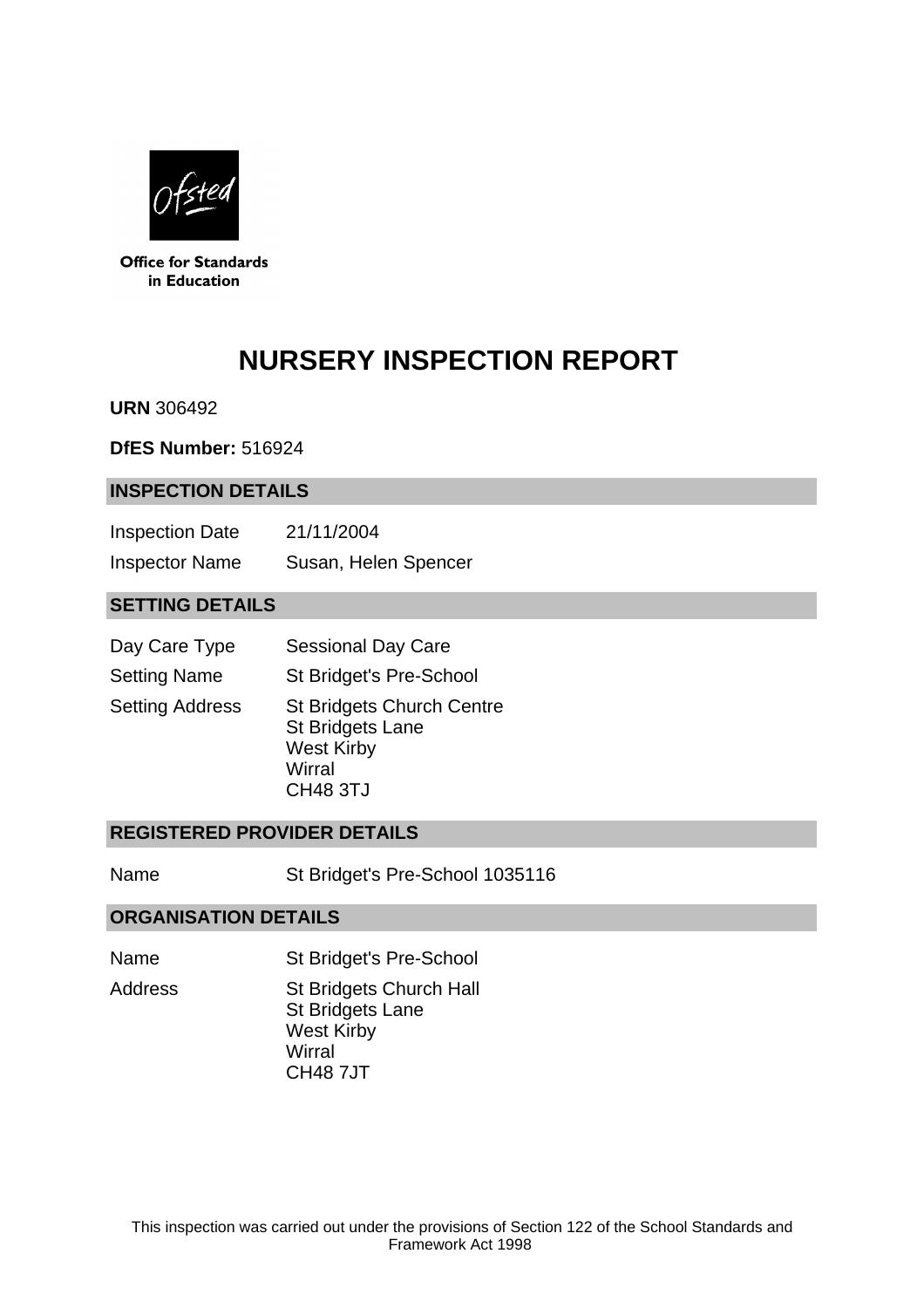## **ABOUT THE INSPECTION**

The purpose of this inspection is to assure government, parents and the public that the nursery education for funded three and four year old children is of an acceptable quality. Inspection of nursery education also identifies strengths and weaknesses so that providers can improve the quality of educational provision and help children to achieve the early learning goals (elgs) by the end of the Foundation Stage. This inspection report must be made available to all parents.

If the setting has been inspected previously, an action plan will have been drawn up to tackle issues identified. This inspection, therefore, must also assess what progress has been made in the implementation of this plan.

#### **Information about the setting**

St Bridget's Pre-school was established in 1992. It is situated in the grounds of a primary school in West Kirby and good links have been established between the two settings. Most of the children attending live in the immediate area and progress into the school.

The pre-school is registered for 20 children to attend at any time. There are 24 children attending pre-school sessions including 15 three-year-olds who receive funding. In addition, a further eight children, aged from two to two years six months attend a separate session on Wednesday afternoons.

The pre-school offers five sessions weekly and caters for children from two years six months to five years. It is open both morning and afternoon on Mondays, mornings only on Tuesdays and Fridays and on Thursday afternoons. It occupies a church hall that is shared with others, and equipment and resources have to be set up and put away before and after every session. There is access to the playground and the school playing fields.

There are two joint pre-school leaders. Both have relevant experience and one is nearing completion of NVQ level III in Childcare and Education. They are supported by a further three experienced staff, with one of these undertaking the same NVQ, and one being a qualified nursery nurse. The pre-school receives support from the local early years partnership.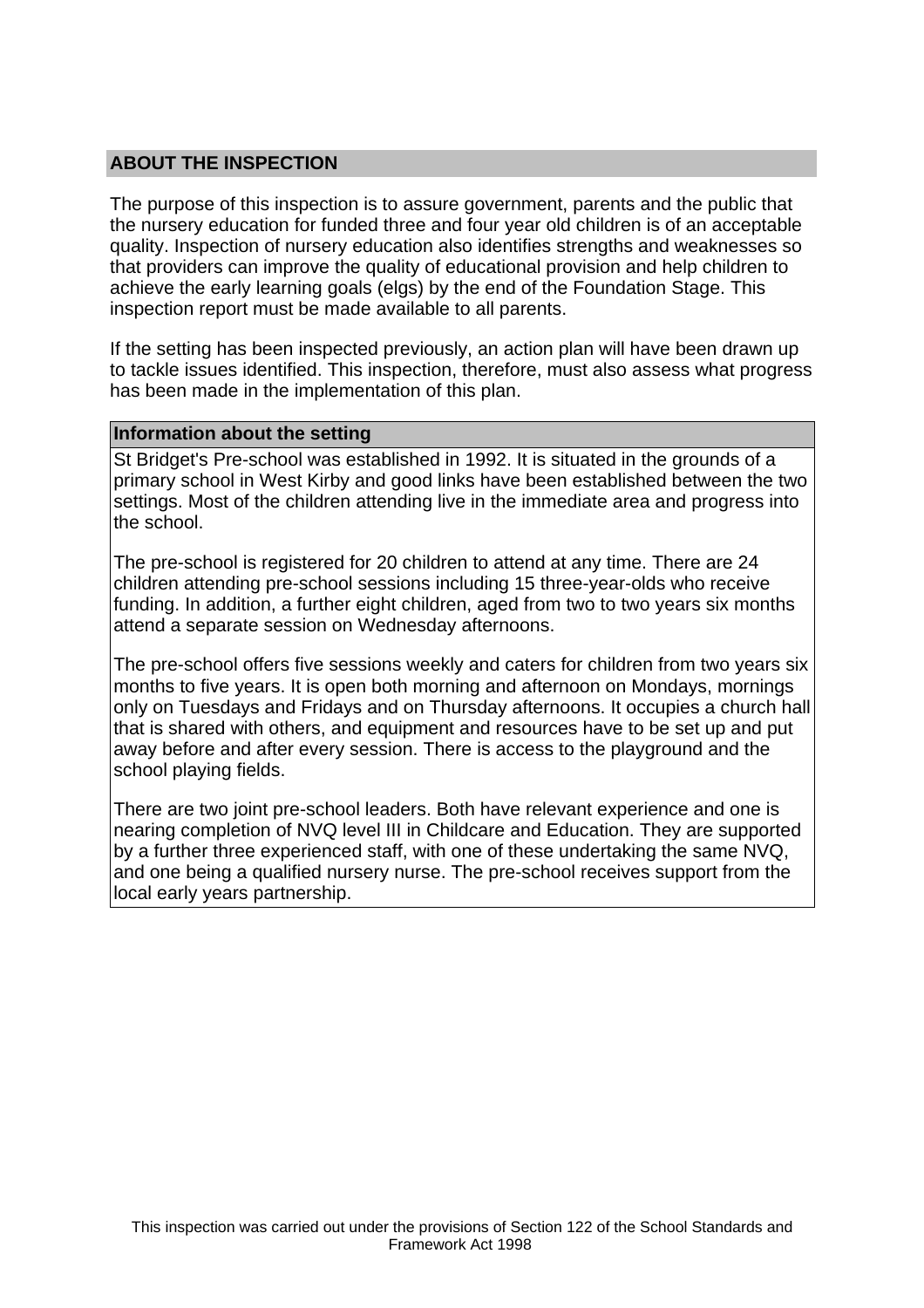# **INSPECTION OF THE NURSERY EDUCATION PROVISION FOR FUNDED THREE AND FOUR YEAR OLDS.**

## **How effective is the nursery education?**

The nursery education provided at St Bridget's Pre-school is very good. Children are making very good progress towards the early learning goals in all six areas of learning.

The quality of teaching is very good. Staff have good relationships with children and know them well. Staff have a good knowledge and understanding of the foundation stage. However, planning does not show how activities will be adapted to meet the needs of more and less able children. Staff plan a good range of practical activities and they organise resources to provide a stimulating environment. They display commitment and enthusiasm. Planning and assessment are structured around the six areas of learning, but staff do not make best use of information from assessments to help with planning activities. Children have good opportunities to work in different groupings and with different adults during each session. They receive a good level of support from staff, who extend children's vocabulary and develop their thinking skills.

The leadership and management of the pre-school is very good. The staff team work effectively together to promote children's learning. They attend relevant training and they act on advice from the local early years partnership. Monthly meetings and frequent discussions provide opportunities to review provision but there is no rigorous system in place to ensure that all aspects of provision are monitored and evaluated.

The partnership with parents and carers is very good. Parents are given good information about the setting and what children are learning. Staff regularly share children's assessment records with them, keeping them well informed of their children's progress and attainment. There are many valuable opportunities for parents to be involved in their children's learning, including helping during pre-school sessions and serving on the management committee.

#### **What is being done well?**

- Good links have been established with the primary school to enable children to make a smooth transition to school life.
- Children's personal, social and emotional development is fostered well. They are confident learners and staff offer praise and encouragement.
- Children are confident communicators who are eager to share their news and ideas.
- Staff support children well, helping to develop their vocabulary and their thinking skills.There is a good range of resources and practical activities organised to promote learning.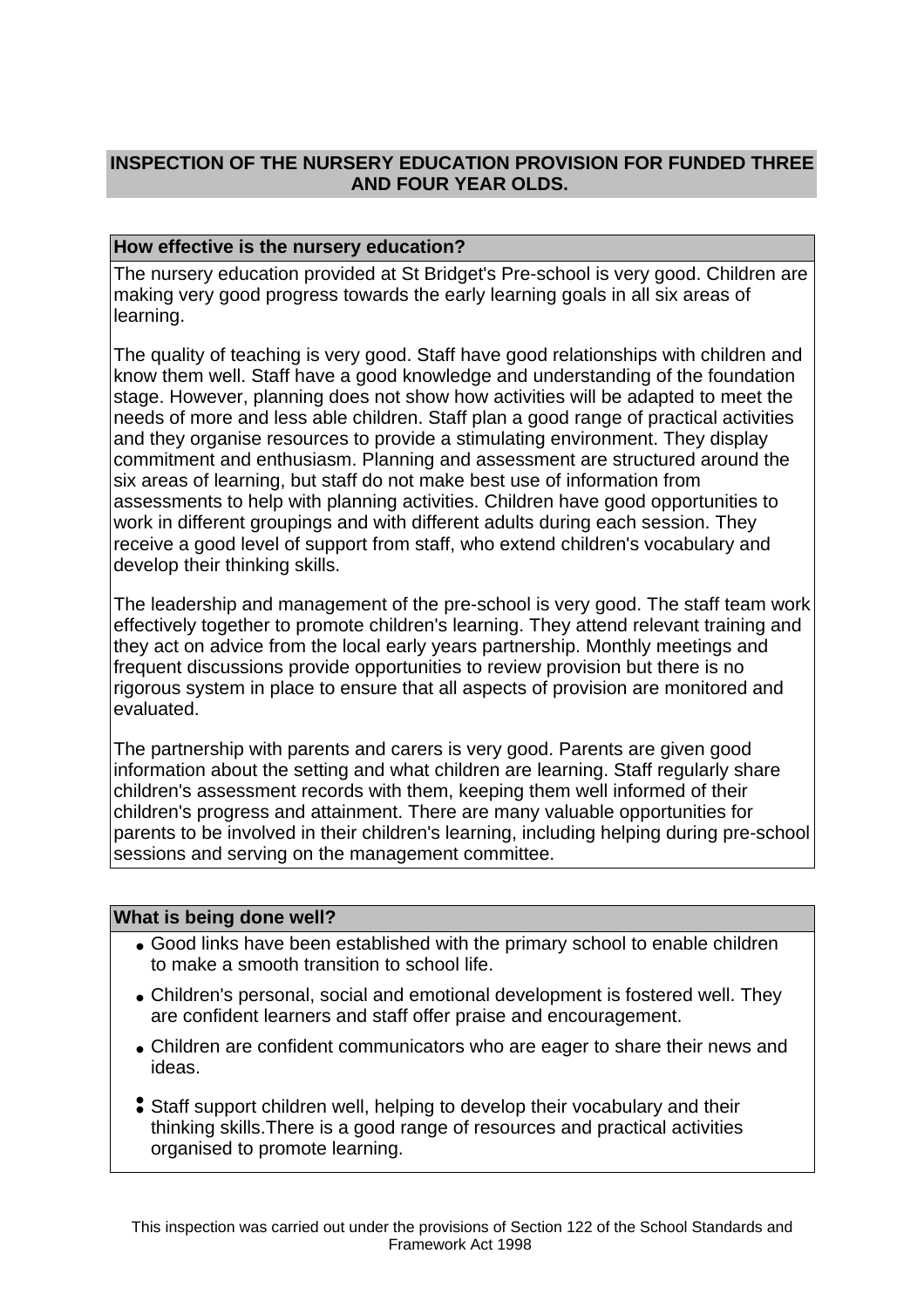- Children are taken on many outings locally to find out about the features of where they live and there are many valuable opportunities for children to develop independence.
- Good relationships have been established with parents, who are kept well informed about their children's progress towards the early learning goals.

#### **What needs to be improved?**

- planning, to show how the needs of all children will be met
- the use of information from assessments to plan activities that build on what children know and can do
- the system for monitoring and evaluating practice.

#### **What has improved since the last inspection?**

Very good progress has been made since the last inspection.

As a result of attending training, staff have devised a new statement relating to provision for children with special educational needs. This gives a good indication of how they will support children in a variety of ways. This information is shared with parents, to provide them with a clear understanding of the procedures involved and what action staff will take. Currently, there are no children with special educational needs attending the pre-school but staff are aware of the need to work in partnership with parents and other professionals.

Staff have reviewed their system for sharing records with parents and carers. This exchange now takes place every three months, with parents signing records when they have discussed them. This is in addition to the informal discussions that take place daily. This combination of approaches enables parents to keep well informed about their children's progress towards the early learning goals.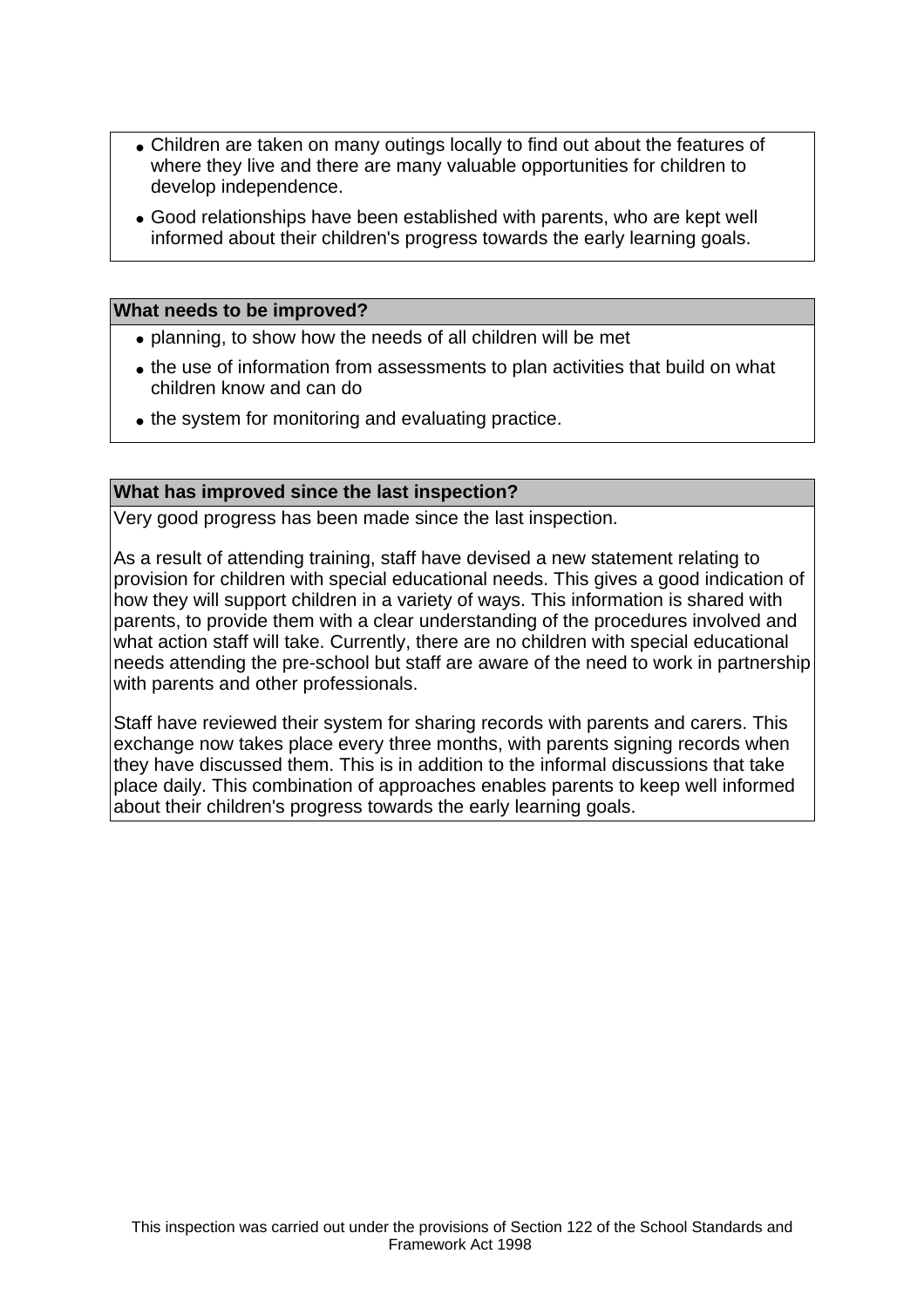# **SUMMARY OF JUDGEMENTS**

## **PERSONAL, SOCIAL AND EMOTIONAL DEVELOPMENT**

Judgement: Very Good

Children are confident and well motivated learners. They are able to concentrate and persevere during activities. Staff have good relationships with children and they have fun together. Staff encourage good behaviour and offer praise and encouragement. Children are offered choices and there are many valuable opportunities for them to gain personal independence. Children display pride and satisfaction in their completed work and excitement as they share their news with friends and staff.

# **COMMUNICATION, LANGUAGE AND LITERACY**

Judgement: Very Good

Children are eager communicators, confidently sharing their news and ideas. They are very imaginative when making up their own stories during role play. They enjoy sharing books with staff, who read stories expressively. There are many good opportunities for children to write, as they label their work and write during role play activities. Staff provide good opportunities for children to recognise their names. They develop children's thinking skills through skilful questioning.

# **MATHEMATICAL DEVELOPMENT**

Judgement: Very Good

Children have good opportunities to recognise patterns and shapes through creative work and games. They count confidently and staff use questioning well to develop children's understanding of addition and subtraction. Practical activities, such as baking, provide valuable opportunities to explore size and quantity. Children compare positions at snack time and when tidying up. They are able to match and sort objects competently when playing with small farm animals and when threading beads.

# **KNOWLEDGE AND UNDERSTANDING OF THE WORLD**

Judgement: Very Good

Practical activities, such as baking and planting give children valuable opportunities to experience similarities, differences and change. Staff provide many good opportunities for children to explore the local environment, enabling them to find out about different roles of people in the community. In addition, there are many good resources to enable children to find out about other cultures and beliefs. They use a computer confidently, explaining what needs to be done next as they work on it.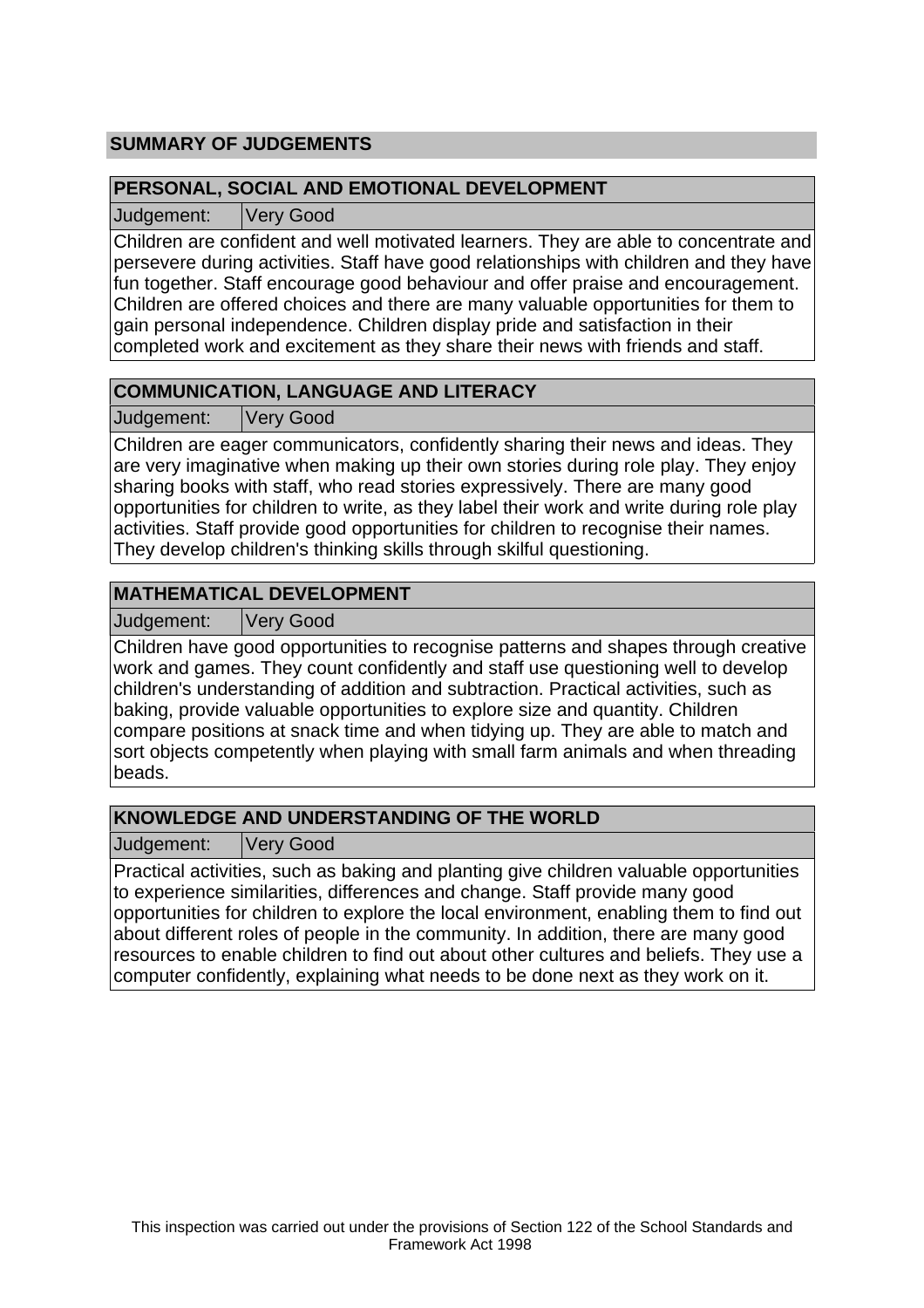## **PHYSICAL DEVELOPMENT**

Judgement: Very Good

Children display good dexterity when handling construction sets and modelling with play dough. They show good control when using pencils and when threading beads. A good range of equipment is provided to help children move confidently when they use the playground and the local park. Staff encourage children to develop an awareness of the importance of having a healthy lifestyle, and children enjoy weekly keep fit sessions and frequent walks. In addition, they undertake work on healthy eating.

## **CREATIVE DEVELOPMENT**

Judgement: Very Good

Children have many valuable opportunities to explore colour and texture. They model carefully with a range of materials and they use their imaginations as they make up their own stories. They particularly like dressing up. Specialist teachers provide weekly music and dance sessions which children enjoy, giving them good opportunities to listen to, perform and respond to music. Staff provide a good range of sensory experiences, both indoors and out, that effectively promote learning.

**Children's spiritual, moral, social, and cultural development is fostered appropriately.**